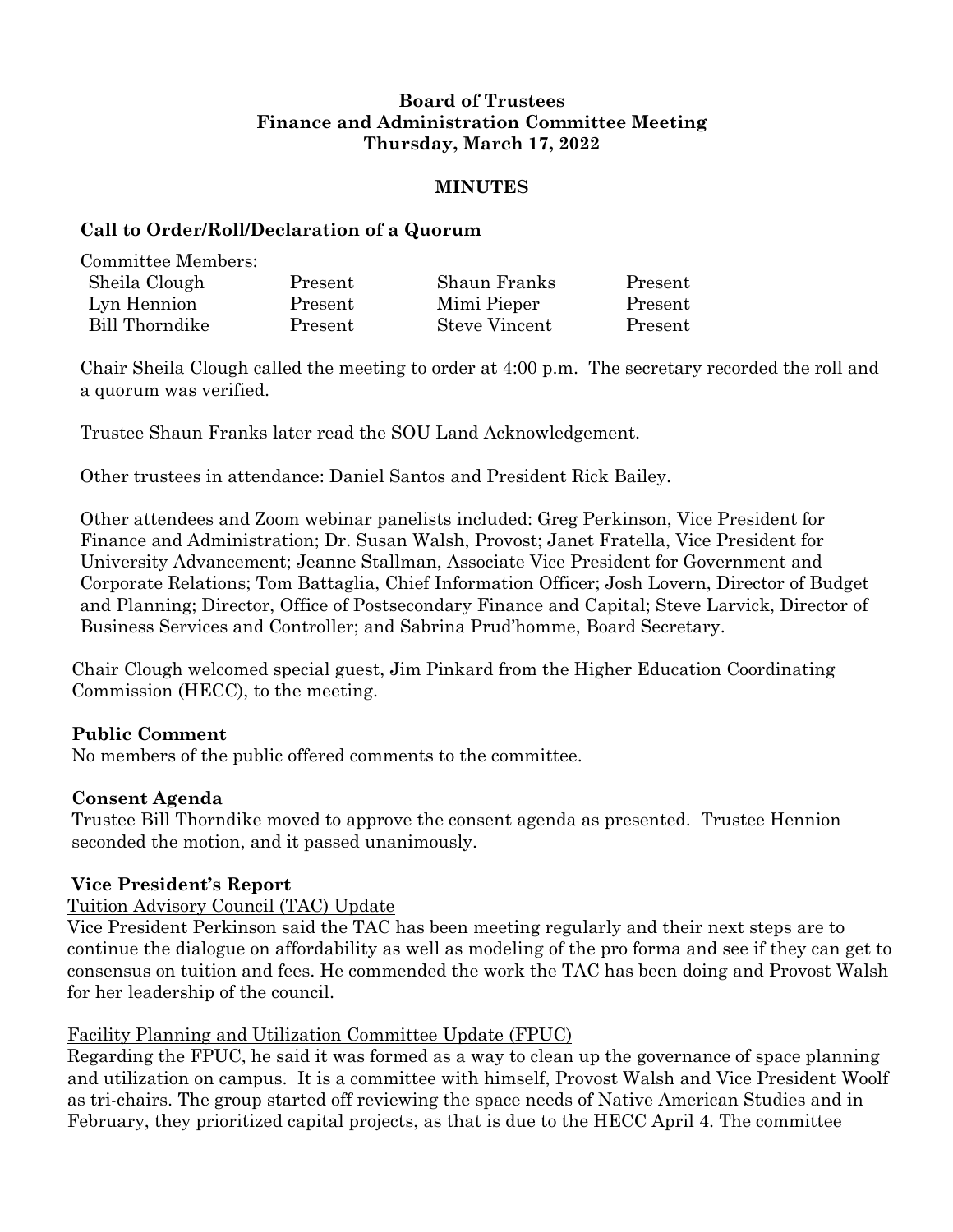offered to any proponent the opportunity to pitch their projects and four were proposed, as presented in the materials.

# Facility Planning and Utilization Committee Capital Projects Recommendation

Based on the four proposed projects and others of importance that previously had been identified, the FPUC's recommended capital projects prioritization are: 1) Creative Industries Center and Digital Media Conversion; 2) Stevenson Union mechanical repairs' 3) Central Hall Phase 2; 4) Affordable Housing (Replace Greens Springs); and 5) Business Sustainability Center at the Farm. He also discussed, as presented in the materials, the estimated costs, funding source for each project, remarks on each project, as well as the sample scoring rubric.

Responding to Chair Clough's question on the scoring rubric, Vice President Perkinson said yes, it includes components pertaining to equity, and regarding furthering the strategic plan, he said the strongest link is Strategic Direction (SD) 3 regarding sustainability, which is an important part of an effective project submittal to the HECC. Another clear link is to SD 6 on active learning and universal design, as well as SD 7 and the community relationship. For example, SOU's number one prioritization on the list supports performing arts activities currently degraded by condition, lack of size and accessibility on restrooms and improving these helps SOU's students as well as patrons.

Regarding Trustee Vincent's question about whether SOU pursued LEED design and certification for the Central Hall project, Vice President Perkinson said SOU considered but could not afford certification. Much discussion ensued on the applicability of the executive order to pursue LEED standards in SOU's projects as well as Earth Advantage as an alternative to LEED. The vice president thanked Trustee Vincent for the information and said he would follow up on Earth Advantage and if SOU is subject to the executive order.

Trustee Thorndike asked if SOU has building standards within its maintenance plan for uniformity across buildings and systems to allow the university to maintain them successfully and efficiently so SOU is not competing with pricing. Mr. Perkinson said yes and no: SOU used all Johnson controls for a long time but broke ranks with Johnson on the Churchill project due to significant costs and other issues. He said those decisions were made by his predecessors. Another example is the Stevenson Union, which was a 1972 install and typical of older buildings. With that at end of life, SOU now has better design standards.

# Update on Banner System Replacement

On the Banner project, Vice President Perkinson described that the technical evaluation has been completed, legislative advocacy is ongoing and the next steps will be to publish a request for proposals for implementation support, and develop an implementation cost and timeline for the project. He said he would keep the committee posted on new developments.

# **Action, Information and Discussion Items**

Higher Education Coordinating Commission Evaluation: Financial Conditions Report Chair Clough introduced the topic explaining that every two years the HECC evaluates the state's public universities on a number of criteria and in SOU's last evaluation, the report had challenging information regarding SOU. She said the committee is excited to welcome Jim Pinkard, from the HECC to discuss the financial metrics as the work continues to sustain this institution. Vice President Perkinson, introduced other members of the panel discussion: Steve Larvick and Josh Lovern.

Mr. Perkinson provided an overview, as presented in the materials, that the baseline information supplied to HECC is from the university's audited financial statements. Mr. Pinkard said HECC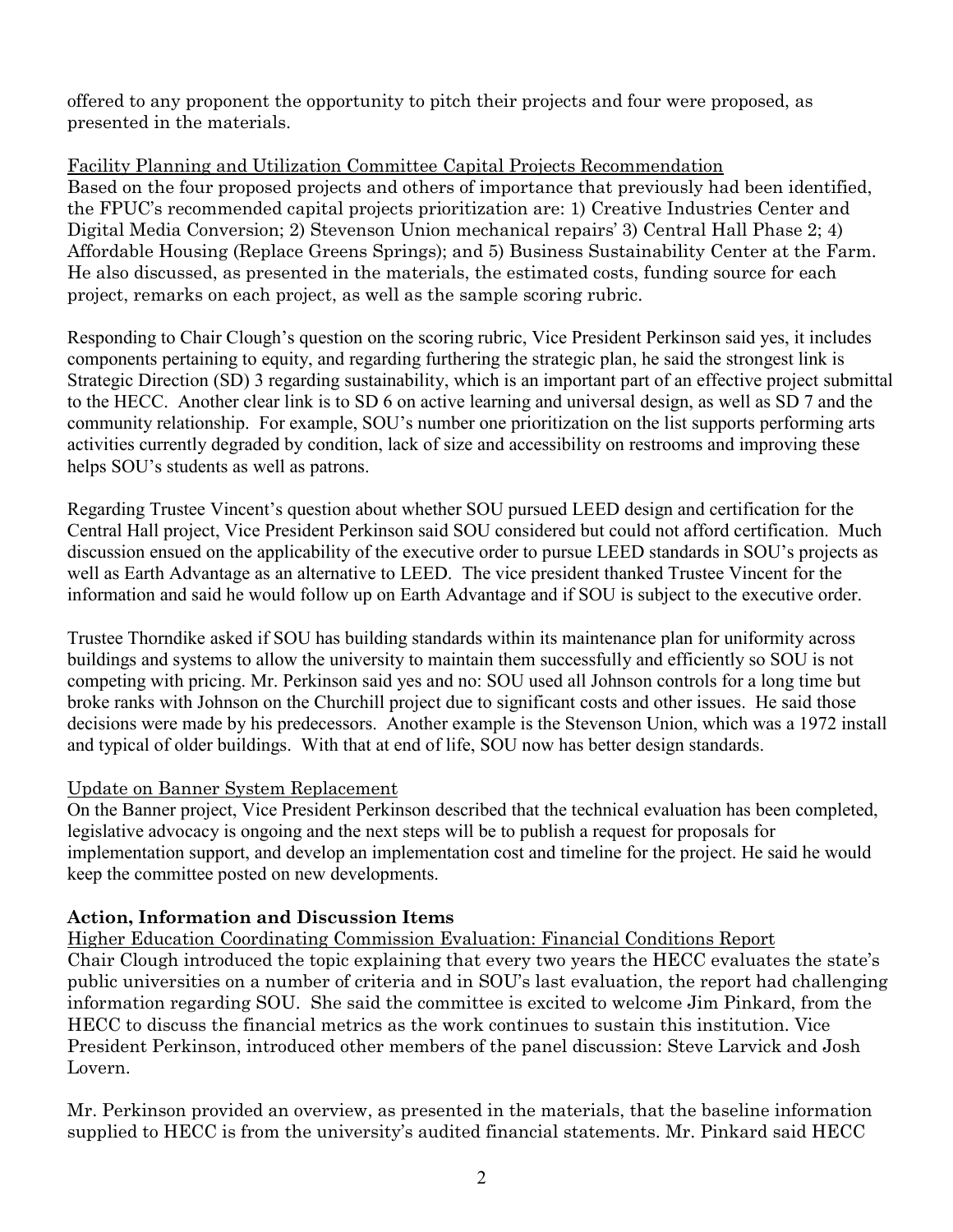tries to take a broad perspective of oversight, communication, collaboration, and monitoring, as theirs is not a governing role. They perform a ratio analysis with financial data from both the university and the foundation together and use industry ratios that have been standard for almost 40 years now. These ratios simplify the data for commissioners into a composite financial index to indicate directionally, over time, where an institution is headed.

Discussing "why we use financial ratios," Josh Lovern shared perspectives on benchmarking and analysis, the main points were that it provides quantifiable measures, it allows for benchmarking and analysis, communicates financial health of SOU, and is an accepted practice with a 40-year history recognized by ratings agencies and others. Chair Clough affirmed that outside of higher education, this is standard practice in other industries. Regarding how these ratios support governance and oversight, Mr. Perkinson pointed out that these ratios measure financial resources, provide a way to view the institution holistically, measure indebtedness, measure the use of resources to achieve mission or support growth, and measure the importance of programs to mission and financial health over time. Steve Larvick added that over time SOU has seen dramatic ebbs and flows in the overall health of the institution. He said the individual ratios in a particular year only tell part of the story; the trend in the rations tells the bigger story. For example, if the institution is in the process of investing in programs, the results may not fully transpire until further years out. With that, there comes a balance of ensuring the institution is healthy and keeping the institution affordable for students, which is important for public institutions especially.

Regarding the current versus future state of the "finance follows mission" graphic, Jim Pinkard said, a key element is balance. When looking at the four ratios making up the composite financial index, a weighted approach is used. Two indicators focus on current operations and two speak to future state so it is weighted 70-30, long versus short term. Short term is important but long term is to make sure the universities are capable of a stable foundation for success well into the future (40 to 50 years). Trustee Vincent remarked on Steve Larvick's earlier comments regarding balance, and added a third item: the state's need, if not tension, to educate its people but now, it's on the backs of [students'] tuition as the state has defunded higher ed and as legislatures appropriate for the greater good, that has been lost for academia; it's as if students are customers who ought to pay and the greater good of society is no longer part of that. Mr. Pinkard agreed and said that in Oregon over the last two decades, the state contributed enough to pay for 45 percent of the cost of the students' education and now it is about 25 percent of the total Education and General spending. Around the nation, a university degree is less attainable creating more disparity and inequities since the great recession, which is problematic. As a commission, HECC is concerned about affordability to address this, the staff recommendations will focus on student affordability, equity, underrepresented minorities, etc. and spoke of efforts outside of the funding formula to address the inequities and student affordability.

Discussing SOU's financial condition ratios and the composite financial index (CFI) numbers, Mr. Pinkard pointed out the main difference between the CFI and adjusted CFI: the adjustment includes pension and post-employment benefit obligations as government accounting standards have changed how pension liability is recorded. There is little SOU can do to affect the size of those liabilities because they are determined by the Public Employees Retirement System board, but the CFI is very different without these liabilities as a result, so the CFI is computed both ways.

Processing through the materials, Vice President Perkinson showed the CFI over time and highlighted the positive uptick from 2020 to 2021 attributable to cost management, furloughs,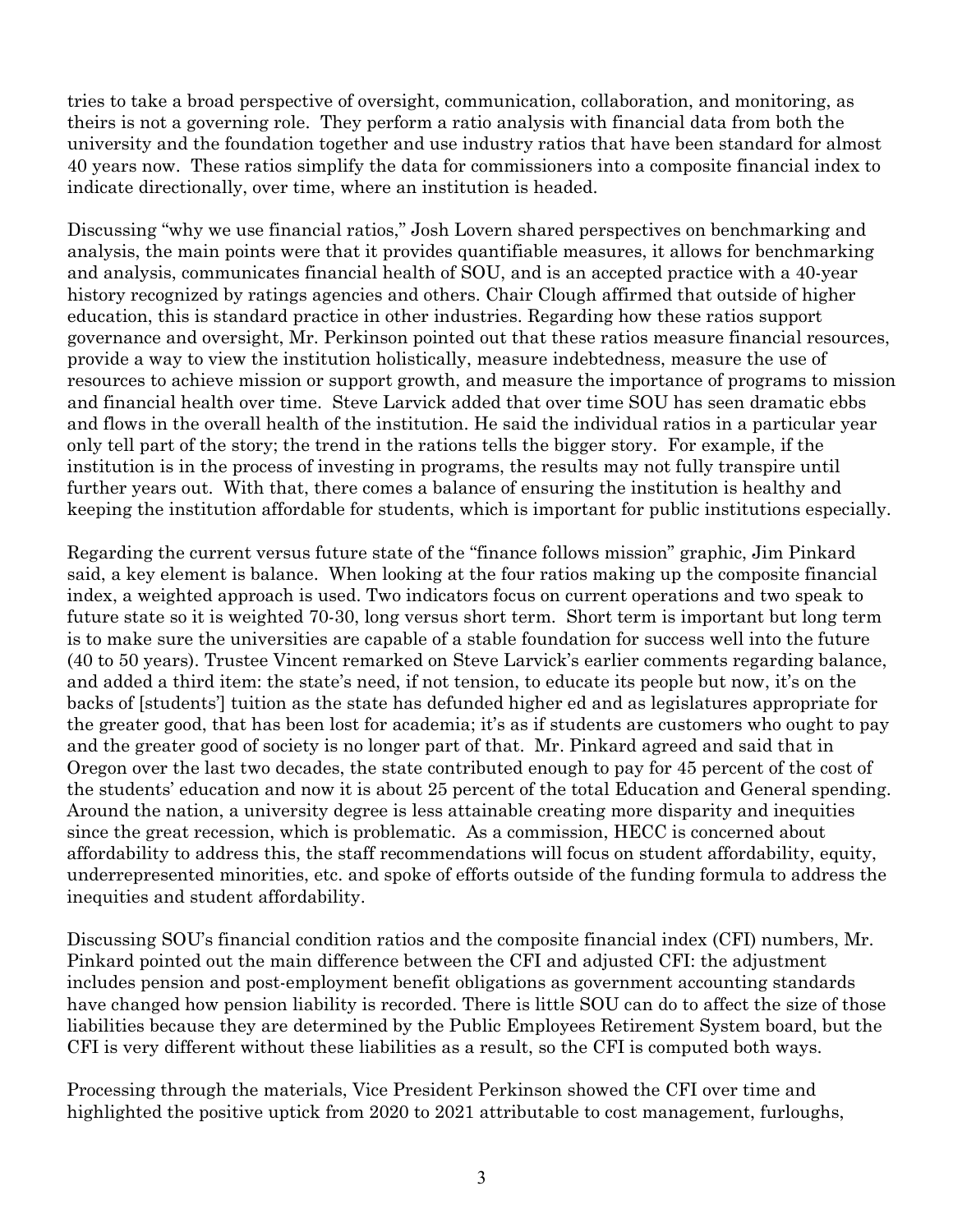federal support, and a strong \$8M at the foundation. These transient factors, and not structural changes, helped improve the university's CFI.

Looking at the seven universities over time, Mr. Pinkard explained that the data set begins about 5 or so years ago because there was a different governance model before 2014 or 2015. He said the universities generate an operating deficit, meaning they spend more money than they collect and they close this gap with fund balance dollars. However, this can only be done so many years in a row until a fund balance is exhausted. It is a balancing act and the hard work is up to the governing boards to decide, "where do we want that balance to be?" Does a board side with student affordability to maintain consistent tuition or does it increase tuition to build fund balance? At the end of day, HECC has seen many of the universities' operating balances decline over time as they have had to deal with enrollment decreases and expense increases to the point where many in Oregon and nationally believe higher education is reaching an inflection point.

He explained further that in the rear view of 20 years, overall, enrollment across Oregon's public universities has been up only one percent, while at most institutions it has dropped. Going forward there are many challenges to face. There is overall population growth expected but a decline in the normal college-going population, or people under 30. Oregon has raised tuition such that a strong economy is a headwind. Unemployment in the state is the lowest it has ever been, which could affect a student's decision to go to college if they can get good job with benefits. State funding is another challenge and whether strong funding can be sustained going forward. Oregon is largely dependent on income taxes versus sales taxes like other states. Of course, inflation is a headwind as well. All of these considerations are important as governing boards try to figure out how to strike the balance of affordability, paying the bills the universities need to pay, growing the institution, and paying for expense growth going forward.

Vice President Perkinson highlighted several key takeaways noting that trustee advocacy for direct funding to SOU is critical especially in the post-pandemic ecosystem and that SOU cannot cut its way out of its financial issues, although cost management is still critical to success. Another takeaway was that the pandemic has been brutal, financially, but the team endured through aggressive cost control, furloughs and federal relief; expense items outside of SOU's control are too heavy to shift to students (retirement, healthcare, IT, utilities, insurance, etc.); and that SOU needs more revenue streams. Trustee Franks thanked the vice president for slowing down this topic for the committee to make sure trustees understand it well.

Trustee Thorndike said he always tries to keep the whole of higher ed in the state in mind and hopes the university doesn't get caught in the trap of just utilizing ratios and not taking into account what the dollars and cents mean to SOU's goals. He appreciates these efforts, and acknowledged SOU has come a long way from a couple years ago.

### Budget Update and Review of Pro Forma

Before discussing the budget, Vice President Perkinson reminded the trustees of the challenges he faces in trying to balance revenue and expenses. The major areas of expenses are labor including retirement and benefits, and supplies and services (S&S). The major revenue areas are tuition, the state allocation, and fees. He appreciated board's willingness to approve a deficit budget, as it forced him to stretch to emphasize efforts on cost management and revenue generation. He then reminded trustees that SOU has been implementing significant cost management strategies, and showed a pie chart of where SOU gets its monies to operate, including the grants "slice." President Bailey added thanks to Vice Presidents Perkinson, Walsh, and Fratella and mentioned he had just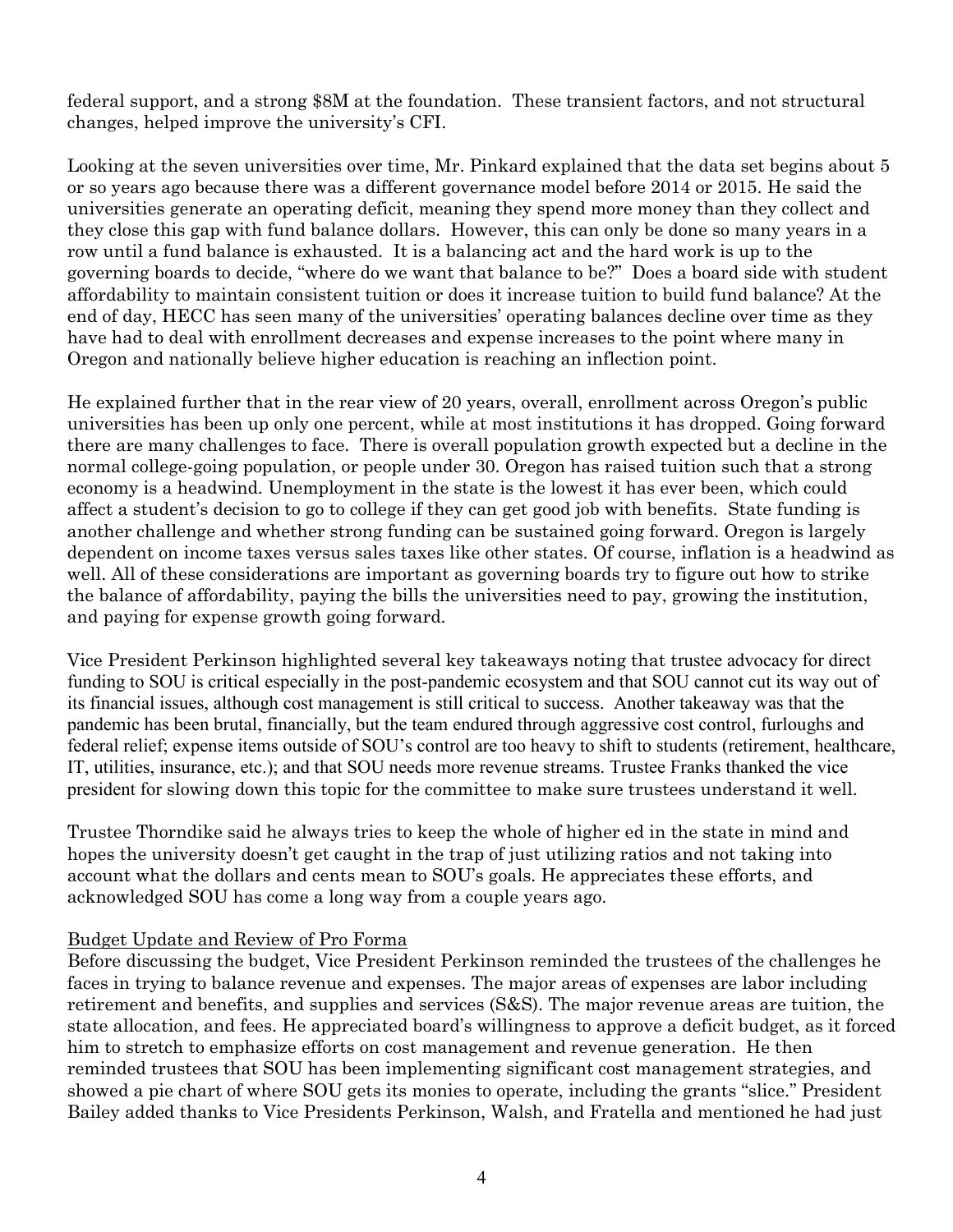met with them earlier in the day to discuss supercharging grant revenue and reimagining the grants function.

Regarding enrollment revenue, Vice President Woolf said the team runs a number of different models and factors to see where enrollment may land. Headcount for fall 2021 saw a slight increase while FTE was down slightly. For fall of 2022, there are already some positive indicators on new freshmen, which are getting back to pre-pandemic levels; transfers are expected to be down; graduate students are expected to be flat; continuing students are expected to be flat; and overall, total headcount is expected to be flat, but it is still very early so this will be updated.

Mr. Perkinson showed the key assumptions and observations and reviewed the pro forma spreadsheet, focusing on the differences in the data elements from what the trustees have seen previously. There was an uptick in state funding, but SOU learned yesterday that there also will be a \$1M hit to state funding next year, which is not yet represented in the data set. There is about a \$500K positive indicator in labor on the faculty side from vacancies met with about \$200K in new faculty contracts, and a big swing in S&S due to inflation.

The board-approved budget was focused on a 15 percent reserve and included an \$8M disconnect to get there. That came with risk but was taken because SOU had federal relief dollars. As the board approved the plan to spread the federal dollars over three years, there was about a \$2.9M. SOU will continue to monitor costs, show restraint and think big about revenue. Mr. Perkinson then showed the pro-forma across the biennia, but noted that it does not yet include yesterday's new information about the \$1M loss in state funding, or the sale of excess properties. Chair Clough said it is fair to say there is work to do.

### Revenue Diversification Opportunities: Fiscal Possibilities

President Bailey introduced the topic saying that after only eight weeks at SOU, he sees some interesting possibilities. He said the ideas will not solve everything—they could—but SOU needs to be efficient with what the university does operationally and figure out what SOU can do to be entrepreneurial to change the fiscal picture. Thirdly, he finds it shocking that in eight weeks, it has been possible for him to put some meat on the bones of these ideas already. He said this is because the team at SOU is so good, it has allowed him the bandwidth to do some of this work; he commended and offered gratitude to the team.

There were four ideas he discussed in varying degrees of detail: solar energy production or energy transformation, both internal to the campus and on an external community scale; a Cascades Housing Project; a university district business accelerator, and a Pacific Northwest Workday Training Center. Regarding energy transformation, he highlighted that SOU spent \$717 in a COVID year, which could quickly be \$1M. If SOU could generate 7.2 megawatts, it could be a \$1M savings. Today, SOU generates 8 percent of its own electricity so there is tremendous opportunity. The cost of energy is relatively low and if SOU leverages infrastructure dollars to produce energy and gets external stakeholders to buy into it, there is tremendous opportunity. The challenge is that because of existing contractual obligations, there is a flat fee cost that Ashland must pay regardless of use. Dr. Bailey believes the infrastructure bill President Biden recently signed is promising for this project and Dr. Bailey will be going to Washington to meet with Oregon's federal delegation's energy experts to let them as well as local experts be part of this solution. Dr. Bailey offered special thanks to the students and staff in sustainability, Becs Walker, Jeanne Stallman, and Trustees Franks and Vincent especially. Trustee Vincent encouraged, ranking opportunities by